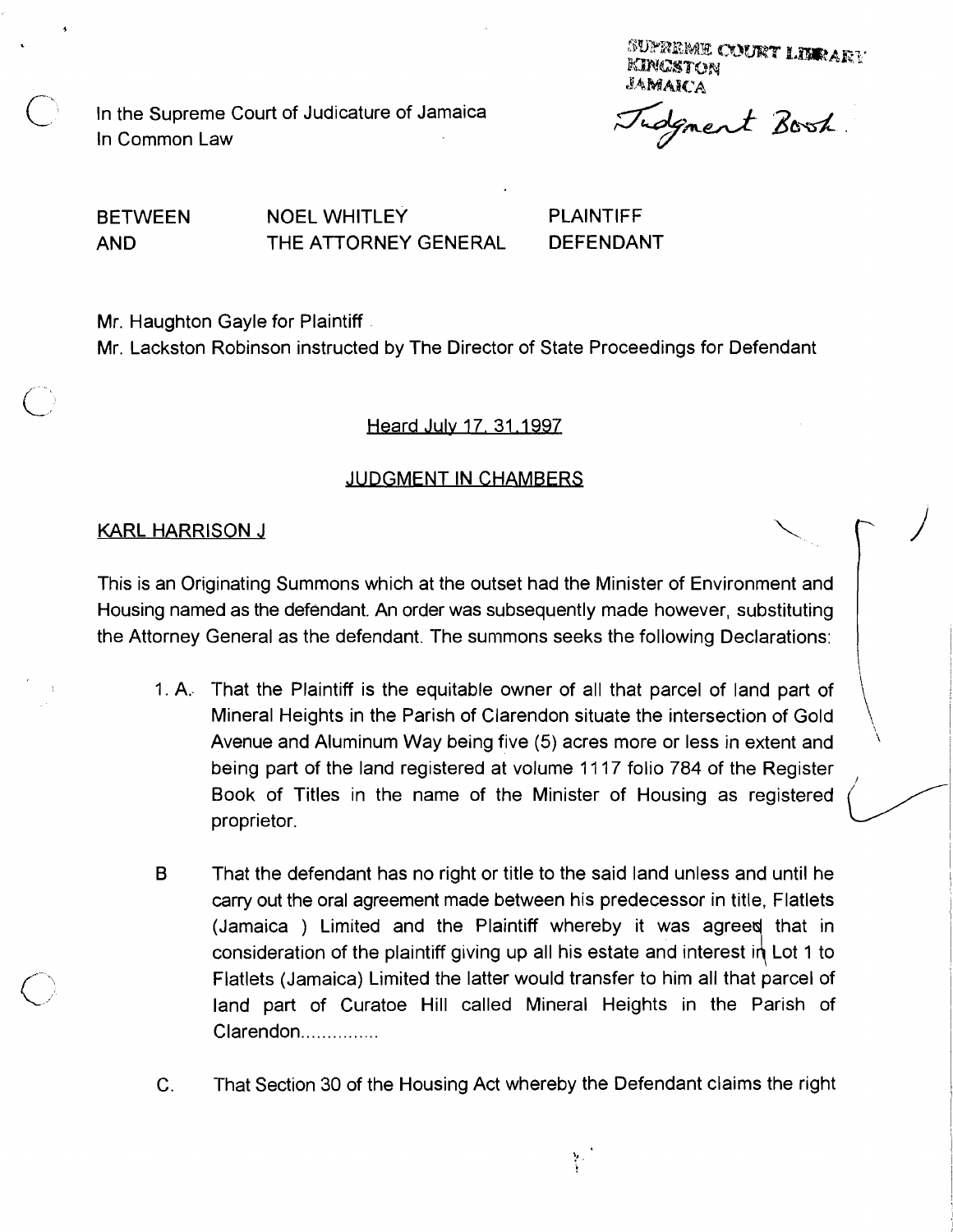to eject from and dispossess the plaintiff of Lot 1 and Section 33 thereof are unconstitutional in that section 30 contravenes section 18 of the Jamaica (Constitution) Order in Council 1962.......

- D. That the proper forum for the Defendant to try and enforce what he perceives to be his right to possession of Lot 1 is the Supreme Court where the plaintiff would have an opportunity to counterclaim for an order requiring the defendant to build the plaintiff two appropriate houses.........or alternatively for an order for adequate compensation; that the summary procedure provided by the Housing Act is most inadequate for the circumstances of the Plaintiff's case.
- **E.** That the defendant has not complied with the requirements of section 34 of the Housing Act and among other things has not served the plaintiff any relevant notice in writing and has not under the Housing Act or any other Law acquired Lot 1 at all and that the Resident Magistrate's Court has no power under section 30 of the Housing Act to order the plaintiff to give up possession of Lot 1 to the defendant in the circumstances of the plaintiff's case.

# Nature of the Plaintiff's Claim

The plaintiff is claiming to be the equitable owner of all that parcel of land (called lot number 1) part of Mineral Heights in the Parish of Clarendon. The land has been described as being part of land registered at volume 11 17 folio 784 of the Register Book of Titles, but the defendant is claiming that the land in dispute is registered at volume 1160 folio 899. 'The defendant has produced a copy of the duplicate certificate of title whereas, the plaintiff has not exhibited any title. What is clear however, is that the parties are ad idem as to the location of the land in dispute.

The plaintiff deposes in his affidavit in support that during or about 1969 he had purchased five (5) acres of land,( lot I) from Sevens Limited and was put in possession thereof. No title was issued but sometime in 1978 he built two houses on the said land. He further alleges that in 1972 Mr. John Hutton managing director of Flatlets (Jamaica) Limited had purchased about 383 acres from Sevens Limited and that his lot 1 was a part of this 383 acres. Flatlets then subdivided the land into lots. He then states inter alia:

Y.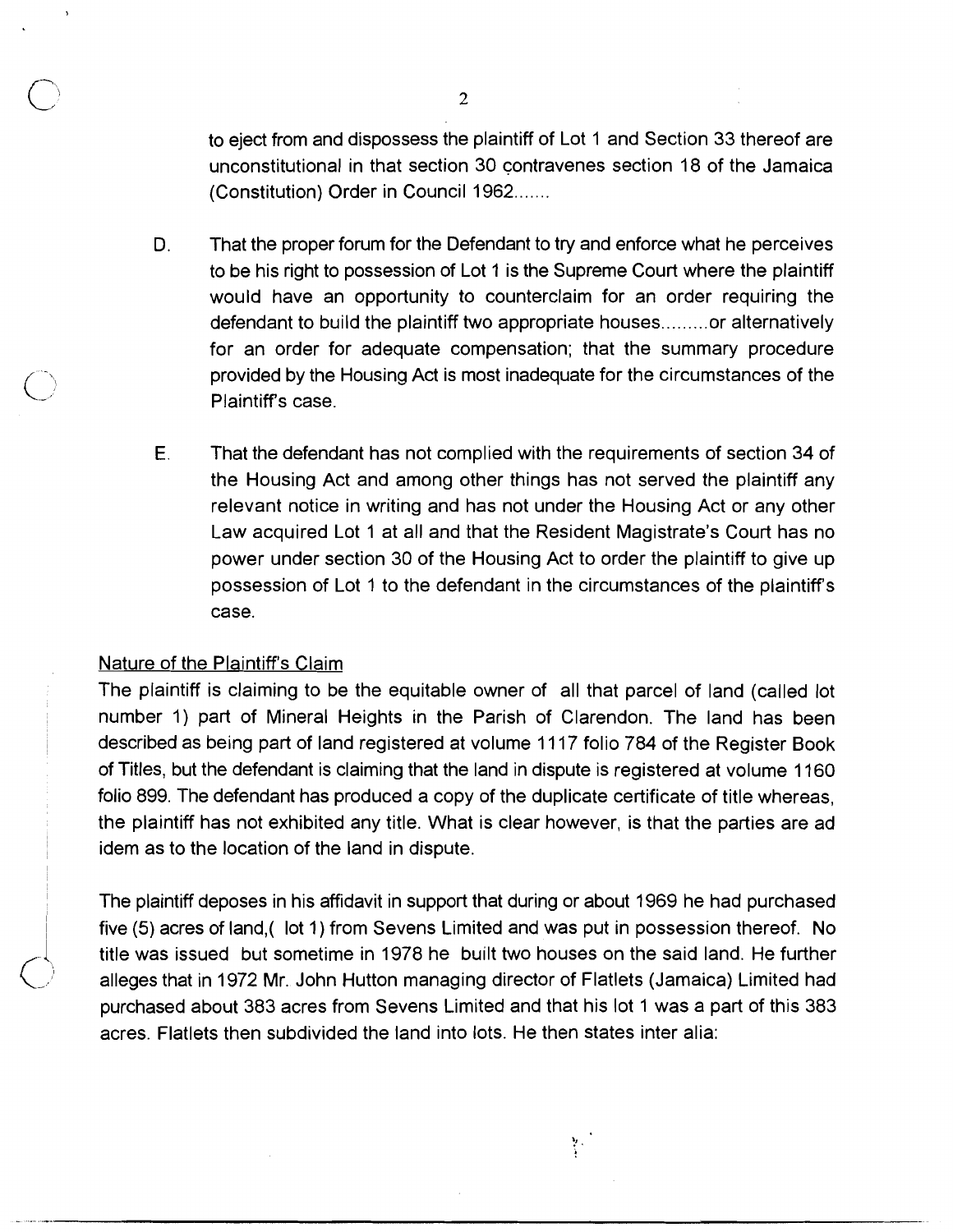- "7. That subsequently the said Mr. Hutton informed me, and I verily believed, that there was a proposed road on the relevant subdivision plan which said road would pass through both of my said houses; that as managing director of Flatlets (Jamaica) Limited he would like to exchange Lot 1 for another 5 acre lot of land (called lot 2) part of the estate; that Flatlets (Jamaica) Limited would build for me on Lot 2 two new houses and a water tank and a cow pen better than my said 2 houses.....
- **8.** That I accepted the said assurances and agreed to the proposals put forward by the said Mr. St. John Hutton.
- 9. That he then and there pointed out to me lot 2 which was situate a couple of yards from Lot 1 and said that as managing director of Flatlets (Jamaica) Limited he would shortly send a contractor to build the two new houses on lot 2. 1 believed and relied upon this assurance and have part-performed the said oral agreements

The affidavit evidence also revealed that sometime in 1975, Flatlets had mortgaged the said property to First National Citibank which subsequently exercised its power of sale under the said mortgage. According to the plaintiff a "large portion" of the land was eventually sold by Citibank to the Minister of Housing. He further states in his affidavit:

- 13. That in part-performance of the said agreements ..... Citibank the successor in title of Flatlets (Jamaica ) Limited transferred to me Lot 2 and caused certificate of' title thereto registered at volume 1 162 folio 180 to be issued to me during or about 1985.
- 14.. That by letter to me dated the 23rd day of April 1991 the then Minister of Construction (Housing), the successor in title of Flatlets (Jamaica) Limited and Citibank stated inter alia, that in order to complete the agreement made between Flatlets (Jamaica) Ltd and me.....he had instructed that a housing unit be built for me on lot 2 and that Estate Development Co would finalise the arrangements....
- 16. That by notice dated the 5th day of June 1991 served on me the Minister of

 $\sum_{i=1}^{N}$ 

. . . . . . .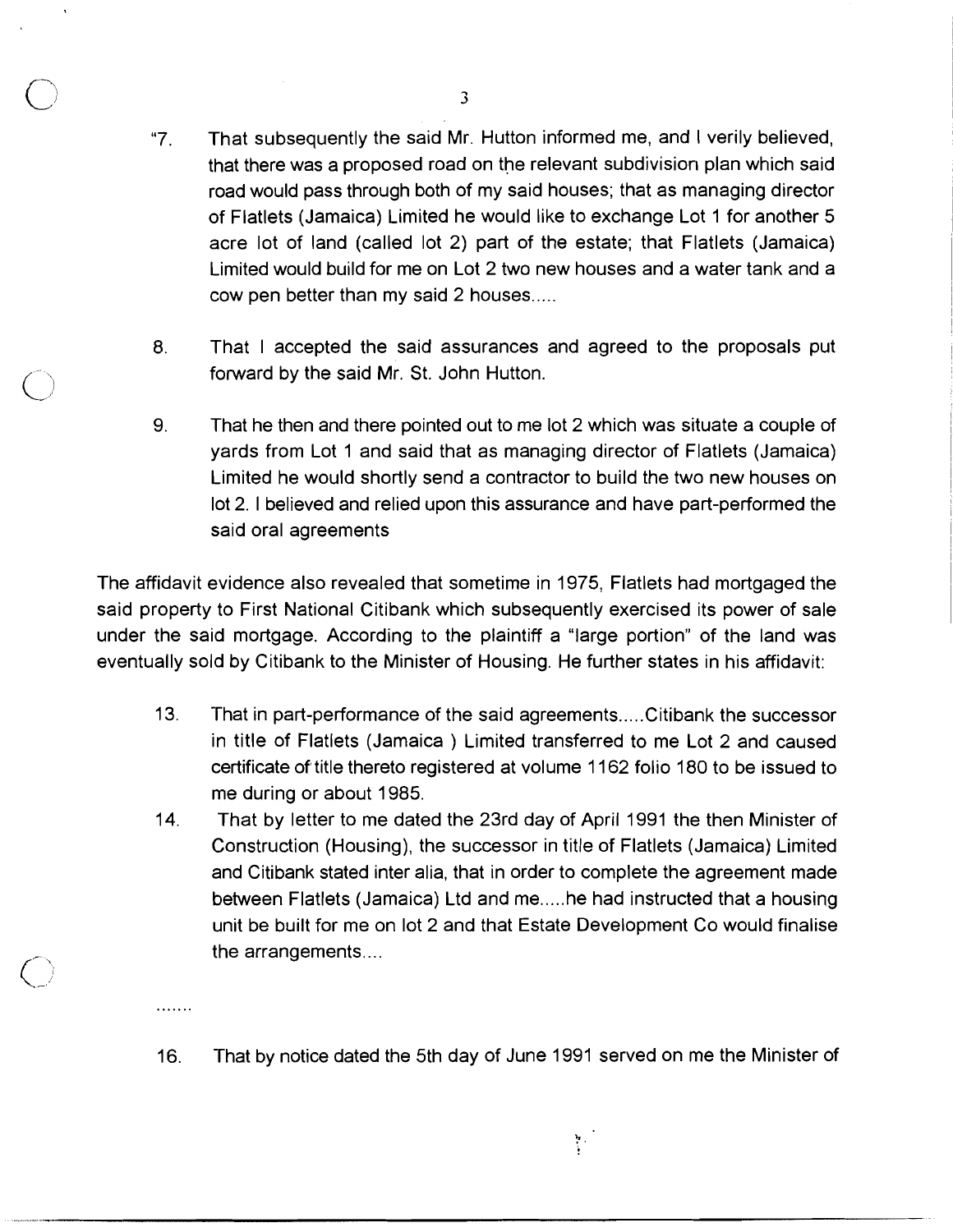Housing required me to give possession to him of my said two houses and land (lot 1) within six weeks.....

The letter referred to in paragraph 14 of the above affidavit states inter alia:

April 23, 1991

Mr. Noel Whitley

.................

"It has come to my knowledge that Sevens Limited sold five (5) acres of land to you subject to certain conditions.

The property at Curatoe Hill was eventually sold by Sevens Limited to Flatlets Jamaica Limited on certain conditions in which your interest in the overall property would be protected.

As you are aware the Ministry of Construction is undertaking housing development on this property. In order to complete the transaction with you I have instructed that a housing unit be built on lands to be allotted to you and that Estate Development Company will finalise the arrangements ......"

> Sgd. 0.D Ramtallie Minister of Construction

> > $\mathcal{F}^{\mathcal{F}}$

It is being argued by Mr. Gayle that the transaction between the plaintiff and Flatlets Ltd was in the nature of a sale and although the full price was not paid the plaintiff has a vendor's lien on lot number 1. He maintained that this lien was in the nature of an equitable interest and would subsist until the actual price had been paid - see para 289 Halsbury's Laws of England 3rd Edn. He submitted that because of this lien, all liabilities that rested on Flatlets Jamaica Limited were transferred to its successors in title, hence the Minister of Housing was bound by those liabilities. Not only was the Minister of Housing bound he said by becoming a transferee of land, but also he was bound by estoppel having regard to his acknowledgment in the letter referred to above, that he had been aware of the agreement. Accordingly, Mr. Gayle submitted that the Minister is bound to fulfil his obligations in the full terms of the agreement and not by him erecting a "little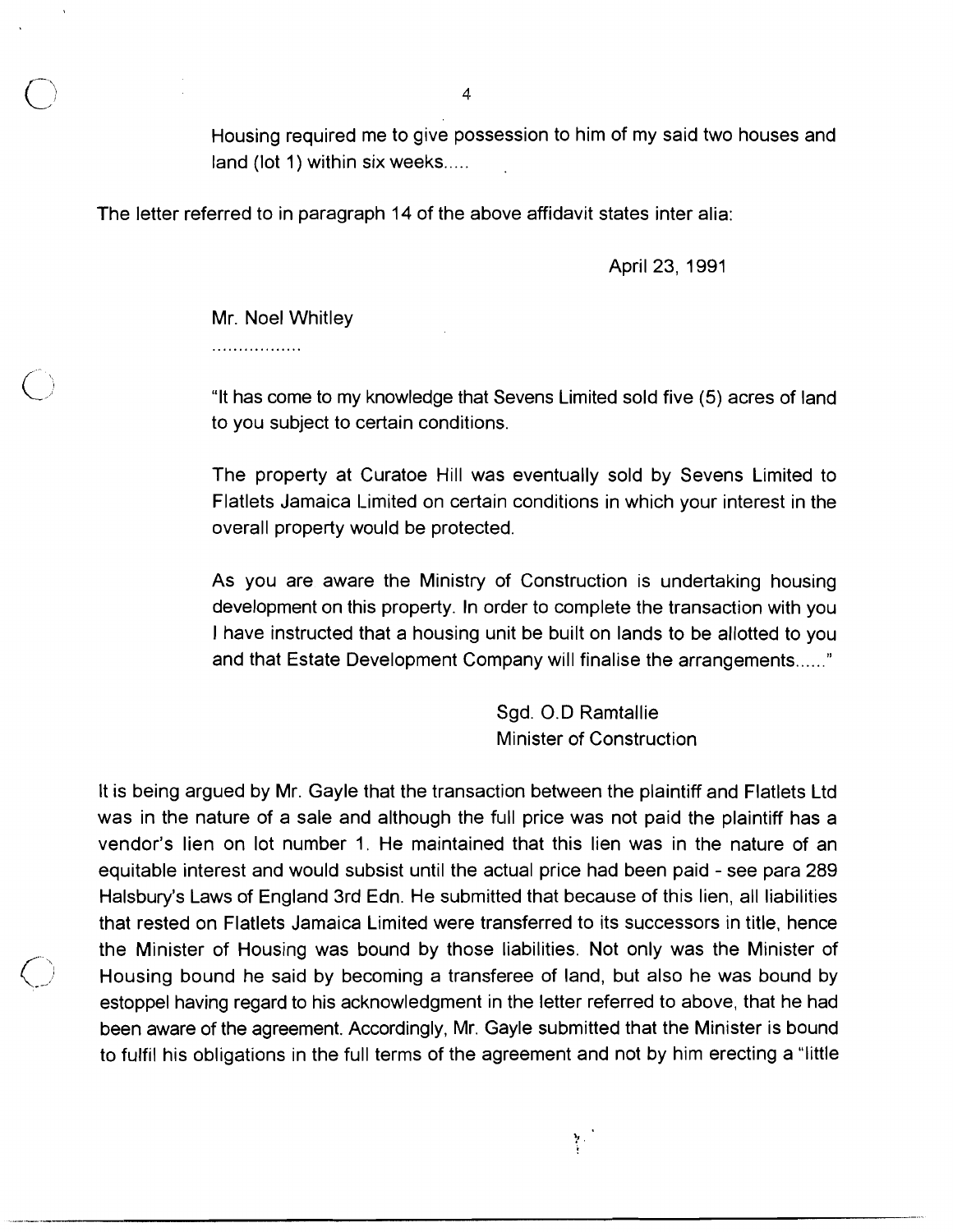house of his choice."

 $\bigcirc$ 

Mr. Gayle also submitted that sections 30 and 33 respectively of the Housing Act (whereby the Minister claims the right to eject from and dispossess the plaintiff from lot number 1 had contravened the provisions of section 18 of the Constitution of Jamaica which provides that no property of any description shall be compulsorily acquired except by or under a the provisions of a Law) :

(A) prescribes the principles on which and the manner in which compensation therefor is to be determined and give; and

(6) secures to any person claiming an interest in or right over such property a right of access to the court for the purpose of:

(I) establishing such interest or right (if any);

(2) determining the amount of such compensation to which he is entitled; and

(3) enforcing his right to such compensation; that section 33 of the Housing Act secures to the plaintiff right of access to an arbitrator (only as to the question of the amount of compensation) but not to a court in relation to his rights as regards Lot 1 and does not secure to the plaintiff access to a Court for the purpose of establishing his said interest or determining the amount of compensation to him and of enforcing his right to such compensation.

Mr. Gayle further submitted that the proper forum for the defendant to try and enforce his right to possession of lot 1 was the Supreme Court where the plaintiff would have an opportunity to counterclaim for an order requiring the defendant to build appropriate houses or alternatively for an order for adequate compensation; that the summary procedure provided by the Housing Act was most inadequate for the circumstances of the plaintiff's case. He sought reliance upon the cases of Sivyer v Amies (1940) Ch D 285 and Bailey v Hookway (1945) 1 KB 266.

Finally, Mr. Gayle referred to section 34 of the Housing Act. He submitted that for the Minister to be on the "right track" in the Resident Magistrate's Court he ought to have served a notice in writing on the plaintiff and this he did not do. Until, this notice was given,

 $\frac{1}{2}$  .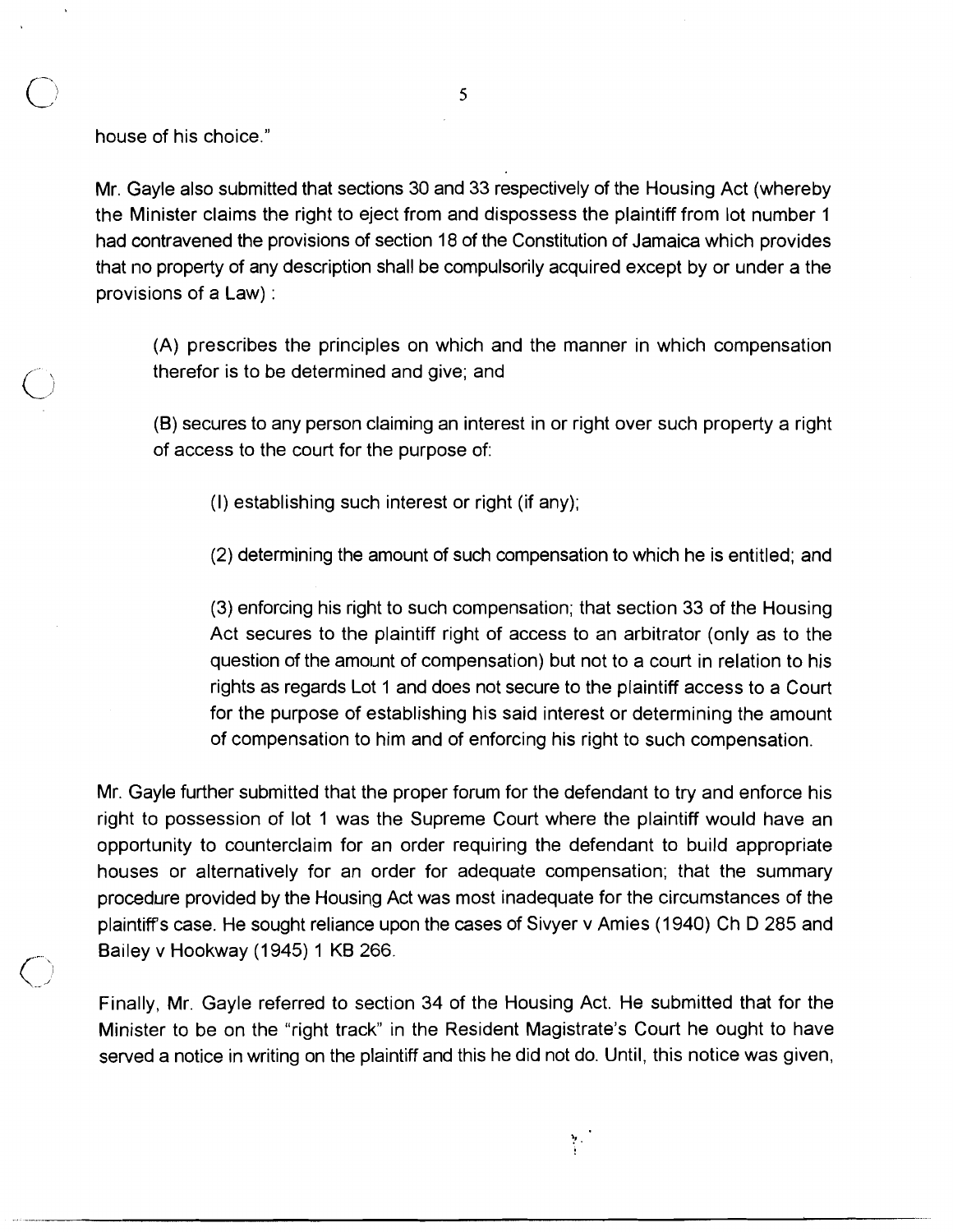it was his view that the Minister cannot acquire the land. He moved the Court to make the <sup>6</sup><br>it was his view that the Minister cannot acquire the landeclarations sought in favour of the plaintiff.<br>Case for the Defendant<br>Mr. Dave Domville, Legal Officer attached to the Min<br>alia, in an affidavit sworn to on the

Mr. Dave Domville, Legal Officer attached to the Ministry of Housing has deposed inter alia, in an affidavit sworn to on the 19th day of June 1997 that:

- **"4.** The Minister of Housing is the registered owner of premises registered at Vol. 1160 Folio 889(sic) of the Register Book of Titles ...
- 5. Noel Whitley, the plaintiff herein, is the registered owner of preniises registered at volume 1162 folio 180 of the Register Book of Titles..
- 6. The said property was transferred to Noel Whitley pursuant to an agreement between Sevens Limited and the said Noel Whitley.....
- 7. The Minister of Housing is not a party to any agreement to sell any property to Noel Whitley or to build any house on any property belonging to Noel Whitley.
- 8. The premises which are owned by the Minister of Housing and which are registered at Volume 1160 Folio 899 of the Register Book of Titles were declared a housing area in 1992 for the purpose of constructing a housing scheme, approved by the Minister under the Housing Act, at Mineral Heights in the Parish of Clarendon."

Exhibit "DD 2" referred to in paragraph 4 of Mr. Domville's Affidavit is Transfer dated December 17, 1979 between Citibank (the transferor) and the Minister of Housing (the transferee). It recites the mortgage given by Flatlets (Jamaica) Limited and the exercise of the powers of sale by Citibank Limited. Exhibit "DD 6" referred to and mentioned in paragraph 6 of Domville's affidavit is Transfer also dated December 17, 1979 and it is between Citibank and the Plaintiff in this case. The relevant paragraphs state inter alia,<br>as follows:

> CITIBANK N.A (formerly known as First National Citibank).......(hereinafter called the transferor) being the proprietor of Mortgage dated the 19th day of March,

> > $\mathcal{V}^{\pm}$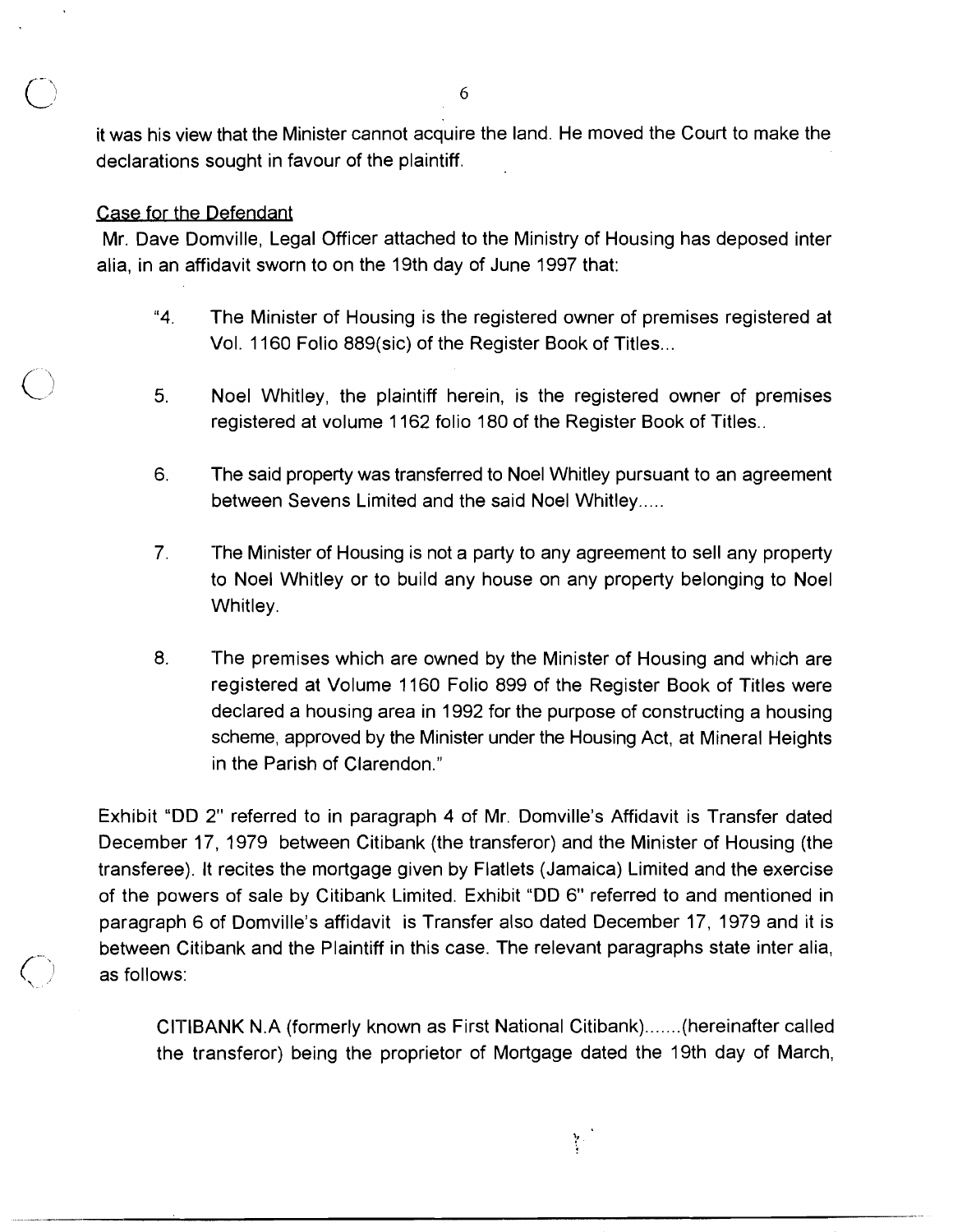1975......from FLATLETS (JAMAICA) LIMITED....... (hereinafter called "the Company") of all its estate in the land comprised in Certificate of Title....... in exercise of the powers of sale conferred on it pursuant to the said mortgage

AND IN PURSUANCE of an Agreement between Sevens Limited, a Company incorporated under the Acts of Jamaica and having its registered office at Sevens in the Parish of Clarendon of the ONE PART and Noel Whitley of Sevens aforesaid Farmer, (hereinafter called the Transferee) of the OTHER PART whereby Sevens Limited agreed to sell and the Transferee agreed to purchase......

AND IN CONSIDERATION of the payment of the said sum......made by the transferee to Sevens Ltd

AND IN PURSUANCE of the Agreements dated the 24th day of September 1971 and the 19th day of March respectively between Sevens Limited of the ONE PART and the Company of the OTHER PART whereby Sevens Limited requested and the Company agreed to transfer the said land to the Transferee DO HEREBY TRANSFER to the said NOEL WHITLEY in fee simple as sole proprietor ALL the estate and interest of the Company on the said 1 st day of October 1975 or which it was then entitled to transfer and dispose of in the said land......

AND for the same consideration the Transferor HEREBY GRANT unto the transferee........"

. . . . . . . . . . .

Sgd. Citibank N.A Noel Whitley

Y.

At the very outset, Mr. Robinson maintained that the defendant was not disputing that the plaintiff had bought land from Sevens Limited and that there was a "swap" agreement between Flatlets Limited and the plaintiff. It was also clear he said, that pursuant to the oral agreement between the plaintiff and Flatlets Limited no transfer was effected by Flatlets. He has submitted however, that the Minister of Housing was not privy to any agreement between the plaintiff and Flatlets concerning the building of any house on property owned by the plaintiff. Accordingly, the Minister was a stranger to that agreement and consequently has no obligation under the agreement.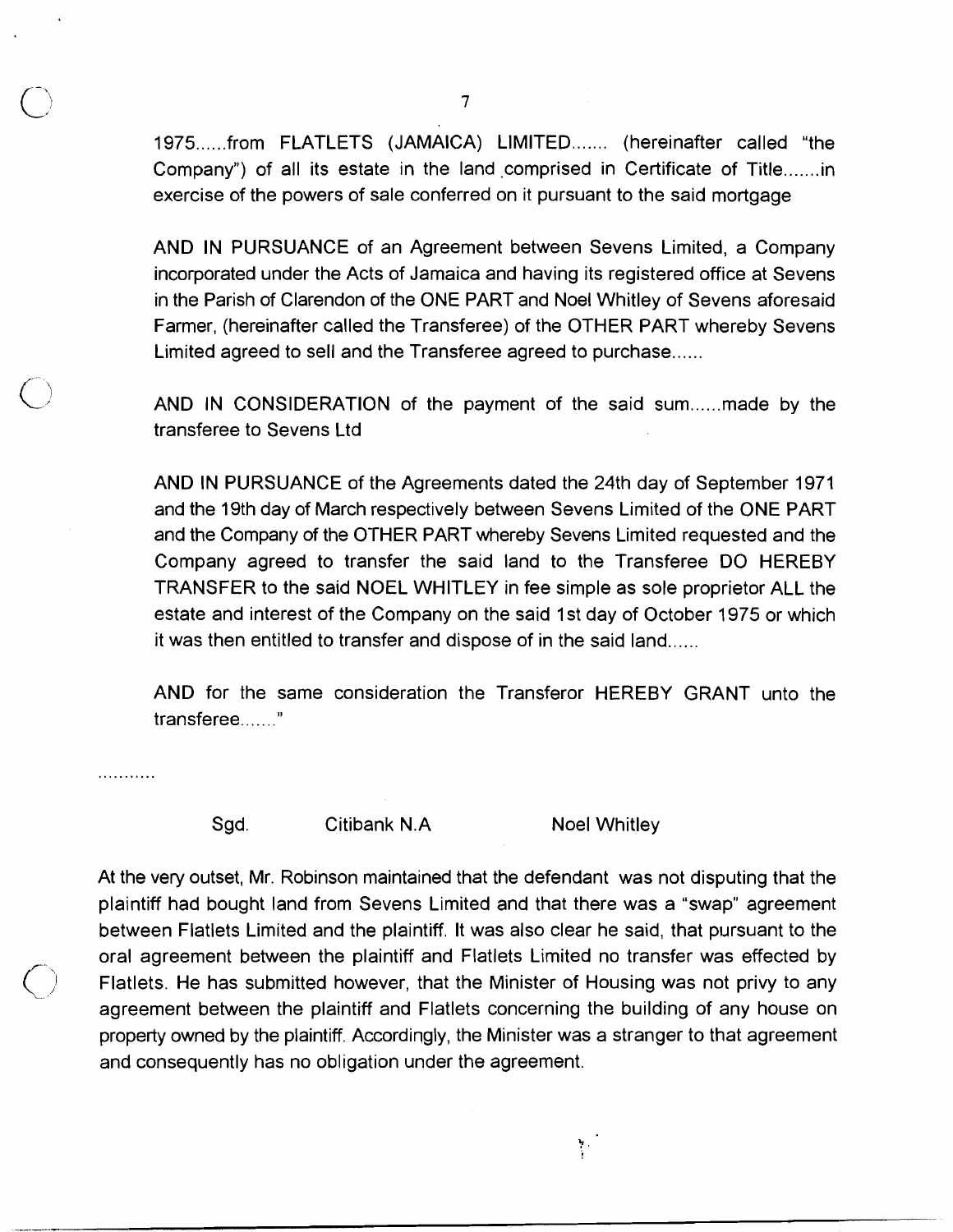Mr. Robinson further submitted that the Minister of Housing did not owe the plaintiff anything so, the plaintiff was not entitled to a lien on the property. Neither had he acquired an interest in lot number 1 which he now occupies. It was also his view that the constitutionality of the sections under the Housing Act referred to by Mr. Gayle, did not arise in the case as the Minister had not acquired any land from the plaintiff. Secondly, Mr. Robinson maintained that where the Minister is acquiring property for purpose of the Housing Act such property is acquired pursuant to the Land Acquisition Act.

In relation to the proper forum, Mr. Robinson submitted that there was provision in section 30 of the Housing Act for an application to recover possession of the land to be made in the Resident Magistrate's Court. He contended that section 33 of the Housing Act was inapplicable as the Minister had not acquired any property from the plaintiff and that the land in question had belonged to the Minister before it was declared a Housing area. Therefore, he said, no question of compensation arose.

Finally, Mr. Robinson argued that the recovery of possession action was pending before the Resident Magistrate. It was his view that the plaintiff was a squatter in the circumstances; he has no right nor permission to be on the land and that the Minister has the right with reasonable notice given, to eject him.

#### Findings and Conclusion

One thing is certain and that is at the time when the plaintiff entered into agreement with Sevens Limited, no title was issued and no agreement between Sevens and the plaintiff has been exhibited. It seems to me therefore that there was no formal agreement between the parties then and this was probably the reason why Sevens Limited could have sold the 383 acres which according to the plaintiff included lot 1 which he had occupied. It would seem also that the agreement between Sevens Ltd and the plaintiff on the one hand and between Flatlets Ltd and the plaintiff on the other hand, was finally formalised in a Transfer on the 17th December 1979 and this is evidenced in Exhibit "DD6" referred to above. It is also evident that the Minister of Housing was not a party to this transaction as no mention is made of the Minister in that transfer document. Pursuant to this transfer, the plaintiff had been issued certificate of title registered at Volume 1162 Folio 180 of the Register Book ( of Titles. The exhibited title shows also that the plaintiff has exercised full control of the registered lot by further subdividing the land and transferring portions of it to T. Jerome and G. Jackson respectively.

 $\mathcal{V}^{\pm}$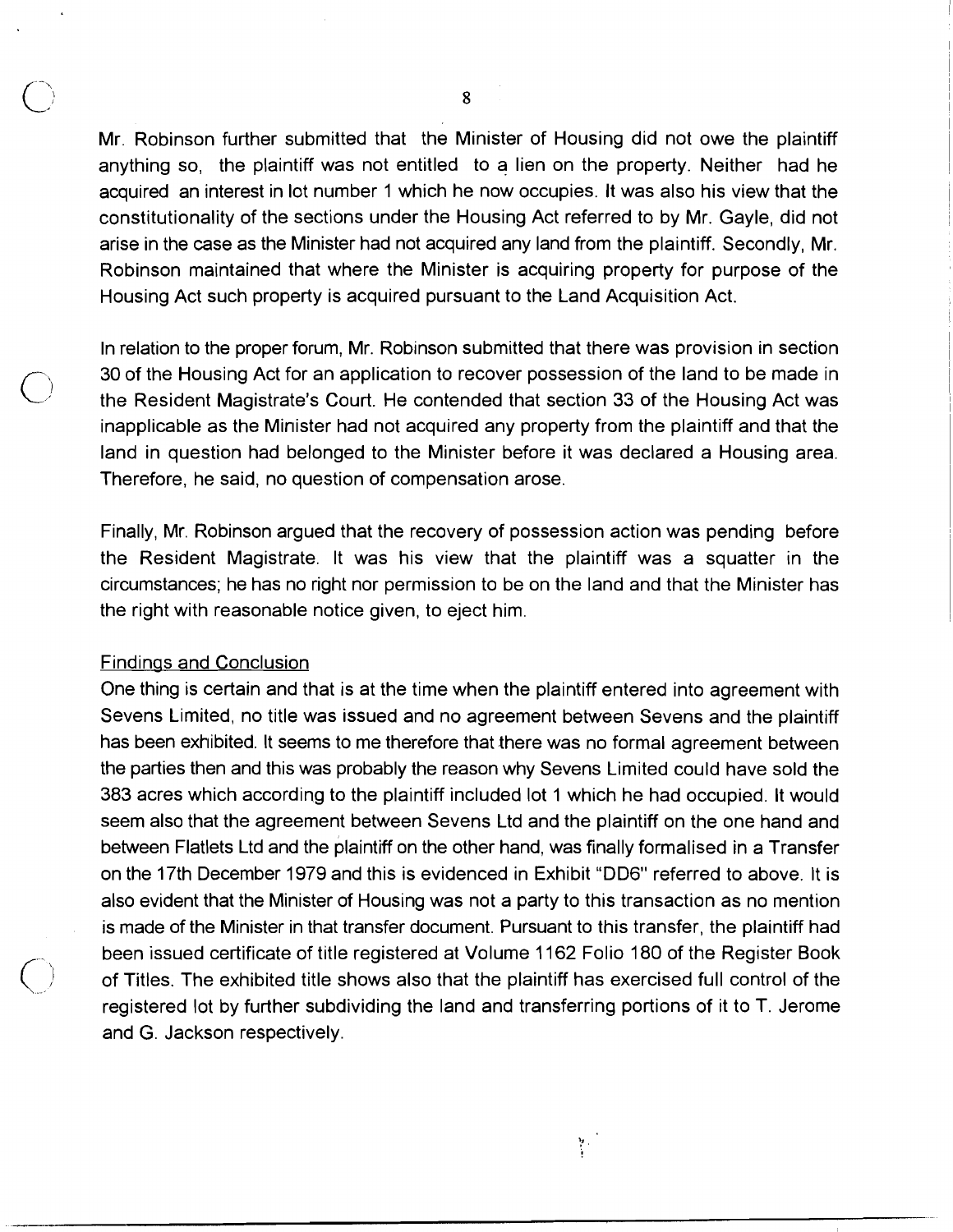The evidence has also revealed that the Minister of Housing was not privy to any agreement between the plaintiff and Flatlets Limited concerning the building of any house or houses. Accordingly, I do agree with the submission made by Mr. Robinson, that the Minister was a total stranger to the agreement and consequently he had no obligation to fulfil under that agreement. I also find merit in the submission that the plaintiff did not have a lien on lot nurnber 1 and neither did he acquire an interest in it.

In so far as the letter from the Minister to the plaintiff is concerned, it is my considered view that no obligation has arisen on the part of the Minister. The letter recites the facts which have come to the Minister's knowledge as well as informing the plaintiff of the plans for a housing development on the property. Finally, the Minister concluded, "in order to complete the transaction with you I have instructed that a housing unit be built on the lands to be allotted to you". It is my view that the Minister's words are carefully chosen and they should be interpreted narrowly. I do agree with Mr. Robinson that the Minister was most gratuitous in offering to build on the lot. His offer to build must not be taken as an undertaking to fulfil any agreement between Flatlets Limited and the plaintiff. The end result is that the plaintiff has received a registered title for land over which he has exercised full control but he has refused to accept the unit which was offered to him by the Minister.

The evidence also showed that the Minister of Housing had not acquired any property from the plaintiff, so, no question of compensation can arise. The land in question was transferred to the Minister of Housing on the 17th December 1979 and it includes lot 1 which was occupied by the plaintiff. Simultaneously, there was a transfer of land made to the plaintiff and this was registered at Volume 1162 Folio 180. It was not until April 7, 1992 that the Rules and Regulations published in the Jamaica Gazette declared the land to be a Housing Area. This area is defined and excludes a rectangular parcel of land registered at Volume 1162 Folio 180 in the name of Noel Whitley. It is further my view that this Order also supports the contention that the Minister of Housing has not acquired any land from the plaintiff.

The matter of recovery of possession of the lot in dispute is pending in the Resident Magistrate's Court but was adjourned sine die in order to allow the plaintiff to pursue this summons. I do agree with Mr. Robinson that Mr. Gayle's submission regarding written notice to be given to the plaintiff is misconceived. Section 34 of the Housing Act in my view gives the Minister of Housing the power to require the owner of property to give particulars

 $\frac{1}{2}$  .